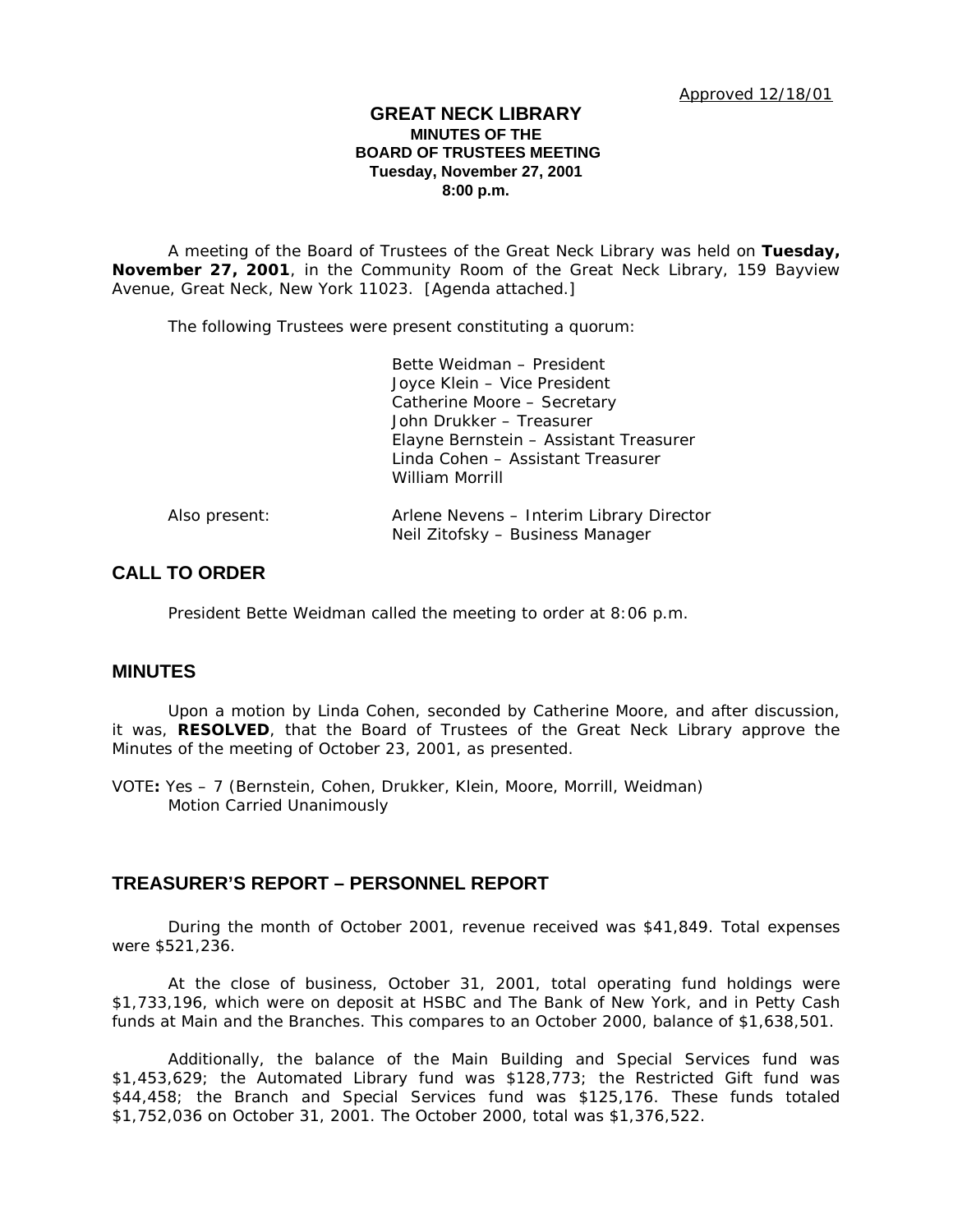Great Neck Library Page 2 of 6<br>Minutes of the Regular Meeting example and the Network Page 2 of 6 Minutes of the Regular Meeting of the Board of Trustees 8:00 p.m.

Upon a motion by John Drukker, seconded by Joyce Klein, and after discussion, it was, **RESOLVED,** that the Board of Trustees of the Great Neck Library, accept the November 27, 2001, Treasurer's Report with the Personnel Changes of October 18 through November 19, 2001.

Public Comment: Ralene Adler

VOTE: Yes – 7 (Bernstein, Cohen, Drukker, Klein, Moore, Morrill, Weidman) *Motion Carried Unanimously*

Upon a motion by John Drukker, seconded by Elayne Bernstein, and after discussion, it was, **RESOLVED,** that the Board of Trustees of the Great Neck Library authorize the Treasurer to pay the persons named in the Check Register dated October 19, 2001 through November 21, 2001, Paid-Checks numbered 1044 and 23321 through 23416, and To-Be-Paid Checks numbered 23417 through 23525, the sums set against their respective names, amounting in the aggregate to \$326,741.53.

Public Comment: Marietta DiCamillo, Ralene Adler

VOTE: Yes – 7 (Bernstein, Cohen, Drukker, Klein, Moore, Morrill, Weidman) *Motion Carried Unanimously*

## **REPORTS**

#### **Director's Report** (attached hereto)

Interim Director Nevens informed the Board of Trustees that there were no independent nominations received and therefore the candidates proposed by the Nominating Committee will be the only names on the ballot for the 2002 Annual Meeting. An update was given on the Levels Alumni mentoring program, which is a bulletin board on Yahoo called LevelsBridge, through which young people can post messages, and ask for advice and counseling. This program is being monitored by Levels Alumni.

Public Comment: Ralene Adler

#### **Main Building Committee**

A draft request for architectural services has been done. Another meeting will be scheduled for reviewing this draft after which this request will be sent to architects. The next meeting was set for December 13, 2001, at 7:00 p.m.

Public Comment: Ralene Adler

### **OLD BUSINESS**

#### **Bylaw Change – Nominating Committee**

Upon a motion by Joyce Klein, seconded by Linda Cohen, and after discussion, it was,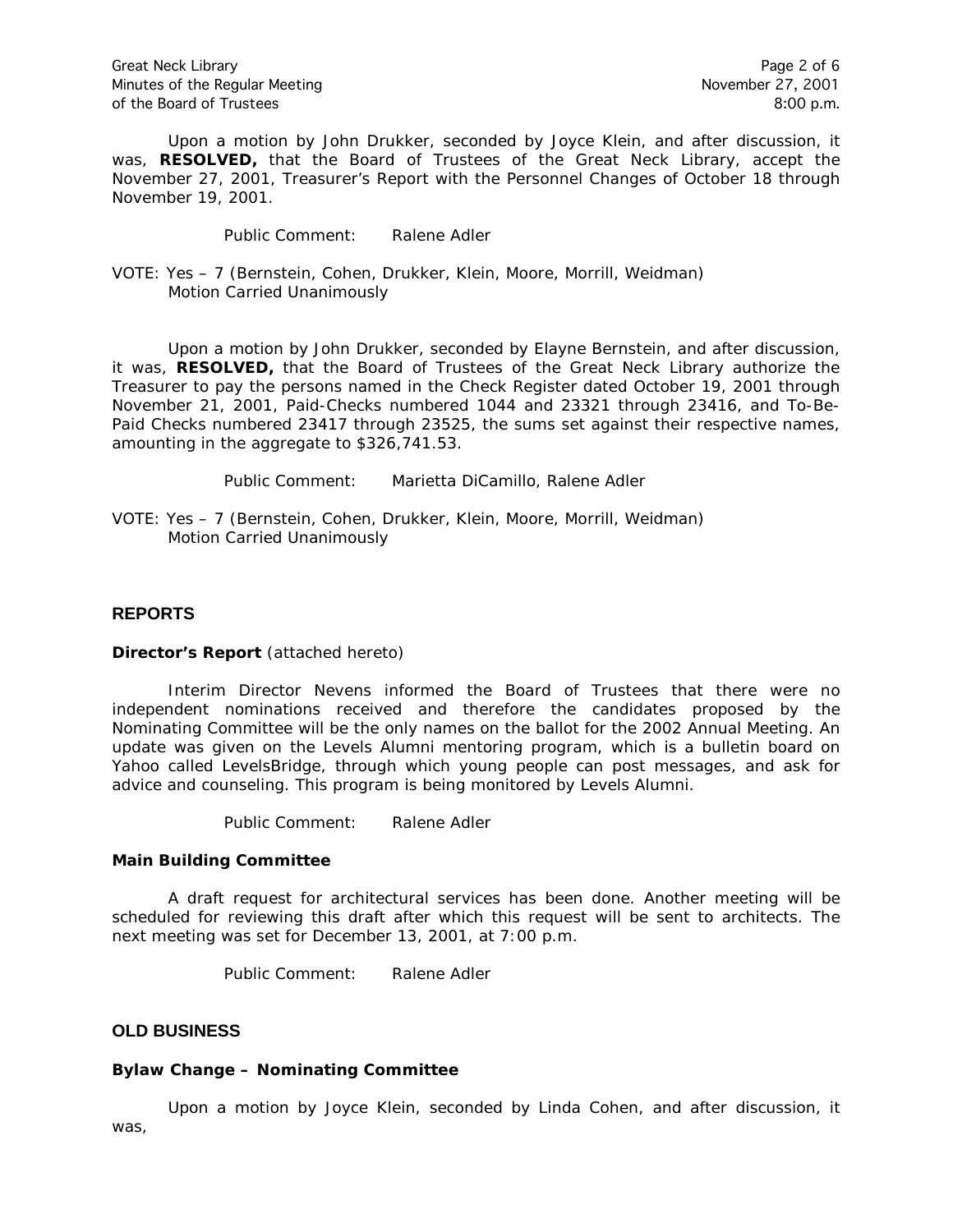**RESOLVED,** that the Board of Trustees of the Great Neck Library place the following Bylaw amendment to change the terms of office of the elected Nominating Committee before the Great Neck Library Association membership for consideration at the January 2002 Annual Meeting.

## **Article VIII - Nominations**

A. There shall be a Nominating Committee consisting of seven members of the Association, five of whom shall be elected by the membership at the annual meeting, and two of whom shall be appointed by the Board of Trustees. The Nominating Committee shall elect one member as chairperson. The five members elected by the membership at large shall be divided into two *three* class*es, consisting of* one *two* class*es of two* members *each and one class consisting of one member*. The term of office of each Board appointed member shall be three years [amended

at 12/18/01 Board meeting] The term of office of each elected class of the Nominating Committee shall be for two *three* years or until their successors have been elected. The intended result is that the terms of The two *terms of office of the three* classes elected by the membership will alternate with *the term of office of one each* class expiring *once every three one years*. and the other the next.

*Effective January 2002, the two vacant elective Nominating Committee offices shall constitute one of the three Nominating Committee elective classes, to serve an abbreviated two year term, expiring January 2004. Commencing January 2004, this elective class shall serve three year terms of office.*

*Effective January 2003, the three vacant elective Nominating Committee offices shall constitute the remaining two elective classes: one such elective class composed of two Nominating Committee members to serve three year terms of office; and the other such elective class composed of one Nominating Committee member to serve an abbreviated two year term, expiring January 2005, and thereafter three year terms of office.*

- B. Four members of the Nominating Committee shall constitute a quorum. No action shall be taken at a meeting unless a quorum is present, other than the adjournment of the meeting, and no action shall be taken other than by a majority vote of the Nominating Committee.
	- C. Any Member*s* of the Nominating Committee *shall not be eligible to hold elective office for consecutive terms. An Association member shall not be eligible for election to a*  further term of office on the Nominating Committee for a period of one year following *the expiration of the previous term of office whose office expires in a given year shall not be eligible to vote or attend during discussions for Nominating Committee positions for which he/she seeks or shall accept nomination.*

Public Comment: Ralene Adler, Mischa Schwartz, JoAnn Farley, Marietta DiCamillo

VOTE: Yes – 7 (Bernstein, Cohen, Drukker, Klein, Moore, Morrill, Weidman) *Motion Carried Unanimously*

#### **January 2002 Board Meeting**

The Meet the Candidates Night scheduled for January 22, 2002, at 7:30 p.m., in the Community Room, conflicted with the regular meeting of the Board of Trustees. Therefore,